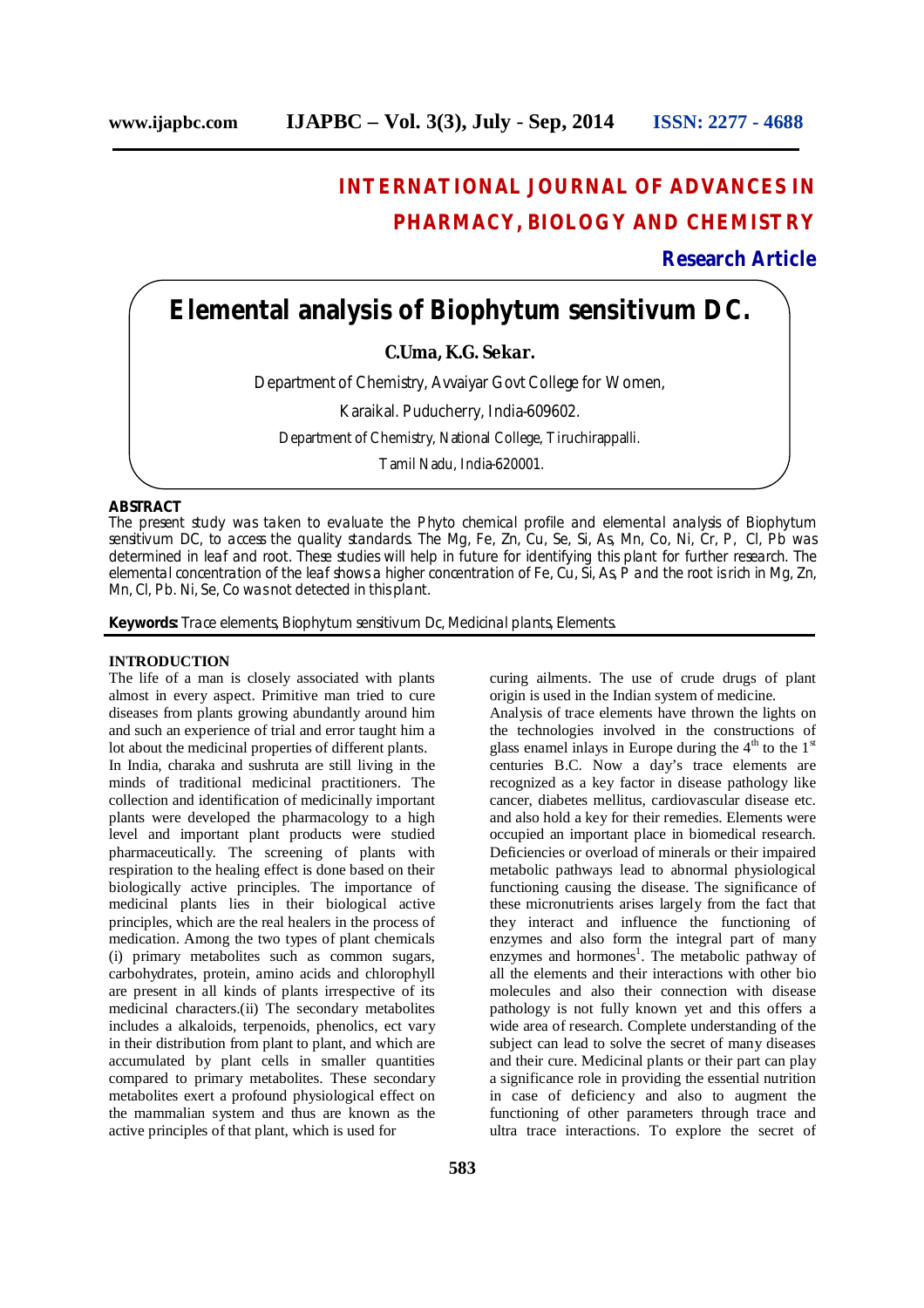healing effect of traditional medicines with their elemental contents learned from the traditional practitioners, palm leaves and manuscripts. In human, only ten trace elements (Fe, Zn, F, Cu, I, Se, Mn, Mo, Cr and Co) are considered to be essential<sup>2</sup>. These inorganic micro nutrients invariably have a catalytic function and are found in the metabolic pathways controlling the assimilation and utilization of other nutrients, in the synthesis of new tissue and in the use of energy.

B.sensitivum DC an important medicinal plant is used in traditional medicine by many people in Asia, Africa and Pacific islands especially in Indian medicine 3 .The plant B.Sensitivum has been used for the various purposes in the traditional medicine like stomach ache, asthma, treating insomnia, convulsions, cramps, chest complaints inflammations, tumors and remedying chronic skin diseases. It is in the family of oxalidaceae and a small annual plant, growing throughout the tropical regions of south Asia, Africa and Madagascar. B.Sensitivum dc was widely used as broad spectrum in the ayurvedic medicinal field. This plant were used as antiseptic and for asthma and phthisis 4 , inflammatory diseases and diabetes <sup>5,6,7</sup>. The biological activity of the plant shows hypoglycemic<sup>8</sup>, immunomodulatory<sup>9</sup>, chemoprotective  $\frac{10}{10}$ , hypocholesterolemic<sup>11</sup>, apoptotic $12$ , inflammatory<sup>13</sup> and cell mediated immune response<sup>14</sup>, antitumor<sup>15</sup>, repetitive action potentials<sup>16</sup>, effects on prostaglandin biosynthesis<sup>17</sup>. The whole plant decoction is used for asthma and phthises and the decoction of root is used for genorrtiea and lithiasis<sup>18</sup> (Inngierdingen et al 2006) specifically, the leaves are diuretic and relieve strangury and commly known as "Nagbeli" a folk medicine against "Madhumeha"(Diabetes mellitus) particularly in eastern Nepal<sup>7,19</sup>. The powdered leaves and seeds were used to apply on wounds  $20$ . B. Sensitivum dc is one of the plants used against snake envenomation. The whole part of plant is used to counteract the snake venom activity  $^{21}$ .

#### **MATERIAL AND METHODS**

Plant material: The Fresh seasonal plant B.sensitivum DC was collected from Kannur District of Kerala State, India. Preparation of the extract: The plant parts (leaves and root) were washed in the fresh water, dried under shade and powdered using mortar and pestle. The plant leaves were made into fine powder. The petroleum ether extract of the leaf and root are extracted separately by soxhlet set up for 72 hours.

Preliminary analysis: The phytochemical tests were carried out using standard procedures to identify the constituents as described by Harbone<sup>22.</sup>

Mineral analysis: The elemental analysis of the plant was done in the EDXRF facility available at UGC-DAE CSR, Kolkata. The target was prepared from the powdered leaf and root samples of the plant using the KBr press. Four pellets were prepared from each part of the plant powder for verification of accuracy of results, and were subjected to X-ray radiation for obtaining the concentration of elements present in the leaf as well as root. The trace elements ranging from Mg to Pb are identified with their presence at ppm level. The concentration of elements are given in table.2

#### **RESULTS AND DISCUSSION**

The preliminary phytochemical investigation of selected ethano-medical plant showed the presence of phenolics, flavonoids, terpenoids, Tannin, Fixed oil and Fat, Saponin, glycosides and proteins. (Table.1) Among the detected elements Silicon, Iron and Chlorine are found to be most abundant elements followed by phosphorus. It is also found to contain remarkable concentration of Magnesium. Selenium, Cobalt and Nickel are absent in this plant.

#### **Magnesium:**

Magnesium is essential to a large number of biochemical and physiological processes including neuromuscular conduction in skeletal and cardiac muscle<sup>23</sup>. It is also an important structural component of bone<sup>24</sup>. 60% of Mg is stored in bone along with calcium and phosphorus.

The administration of magnesium sulphate can control and prevent eclampsia during pregnancy<sup>25</sup>. There is an inverse relationship between the Mg concentration in drinking water and still birth<sup>26</sup>. Mg deficiency in healthy people is rare. It can occur secondarily to general malnutrition, alcoholism or other disease states that affect gastrointestinal electrolyte absorption or excretion or renal cation reabsorption<sup>27</sup>. Deficiency results in reduced levels of potassium and calcium as well as symptoms of nausea, muscle weakness, irritability and mental derangement<sup>28</sup>. Oral exposure to Mg is not toxic except in individuals with impaired renal function, who may experience nausea, vomiting and hypertension followed by central nervous system depression accompanied by a sharp drop in blood pressure and respiratory paralysis<sup>23</sup>. Inhalation exposure to magnesium oxide can cause metal fume fever  $29$ .

The concentration of magnesium was recorded as 924 ppm in leaves and 1495 ppm in roots of the plant. RDA for Mg is 350mg/day for men and 280 mg/day for women with an extra 20mg/day during pregnancy and 75mg/day during lactation<sup>24</sup>.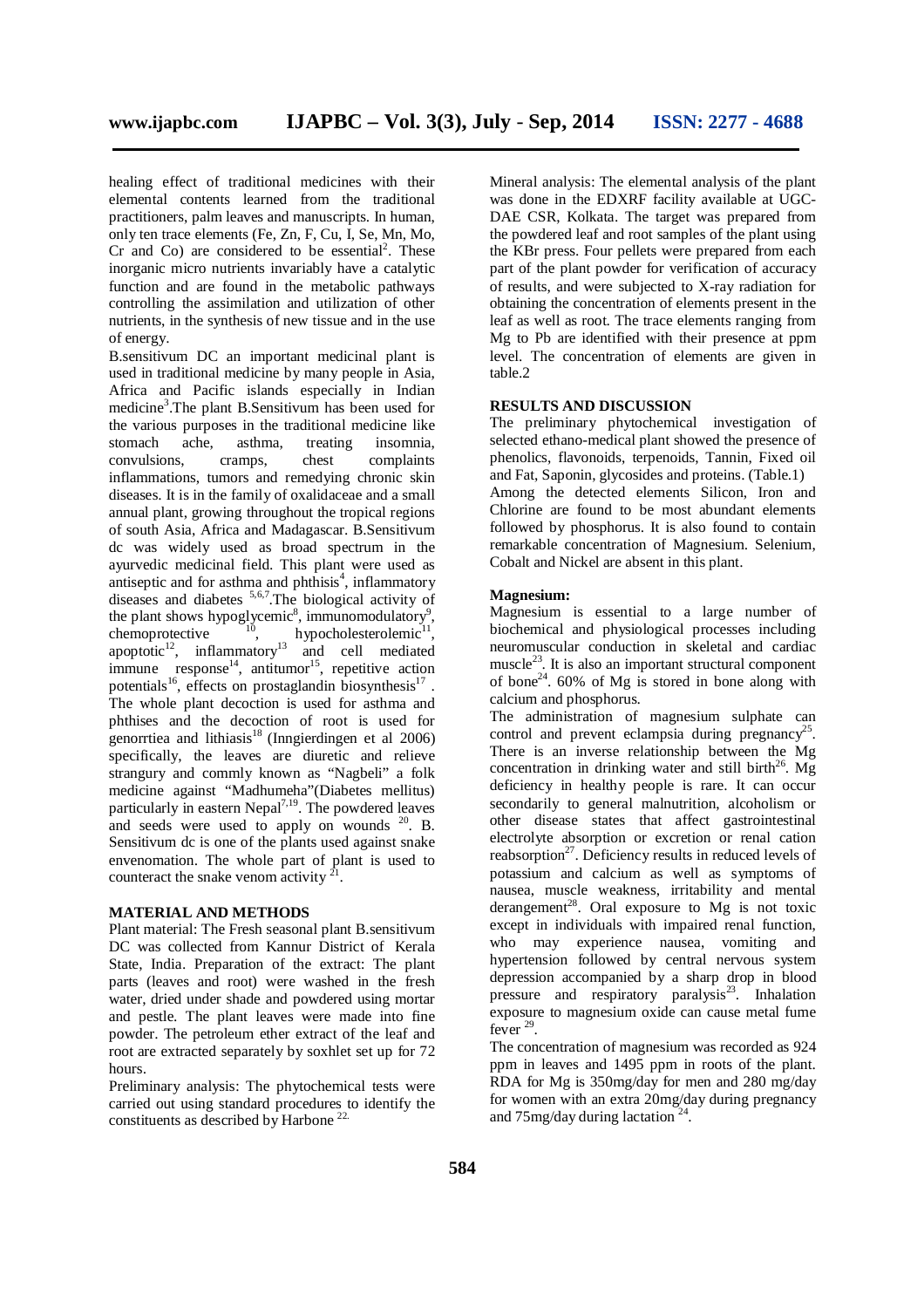#### **Iron:**

Iron is one of the essential trace elements for human beings and animals. It is an essential component of hemoglobin. It facilitates the oxidation of carbohydrates, protein and fat to control body weight, which is very important factor in diabetes. Fe deficiency has been implicated in chronic mucocutaneous candidiasis and its supplementation may support recovery from candidal infection secondary to primary immune deficiency<sup>30</sup>. A high iron diet may increase the risk of development of colorectal and liver cancer<sup>31</sup>. This plant shows high content of Iron 4448 ppm in leaves and 4072 ppm in roots. RDA for iron is 10mg/day for adult males and 15 mg/day for adult females, with an additional 15mg/day recommended during pregnancy 24 .

#### **Zinc:**

Zn is known to have beneficial effects on vision $3^2$ . This trace element is crucial to vital processes, plying a unique role in growth and development. Dr.A.S. Prasad first described the clinical manifestations of Zn deficiency, viz., growth retardation, skin rash, hypogonadism, and alopecia<sup>33</sup>. Afterwards many more deficiency symptoms have been reported such as acrodermatitis, poor wound healing, night blindness and neuropsychiatric manifestations. Zn also influences immune function. Zinc has been well known to be an important trace element as a cofactor for insulin. Zinc content 80 ppm in leaves and 108 ppm in roots. Whereas RDA for zinc is 15 mg/day for adult men and  $12 \text{ mg/day}$  for adult women<sup>24</sup>.

#### **Copper:**

Copper is an essential component of many enzymes involved in cellular respiration, free radical defense and cellular iron metabolism. Lysyl oxidase is required for the formation and function of connective tissue throughout the body, tyrosinase is responsible for the synthesis of melanin pigment, Cu-Zn superoxide dismutase, cytochrome oxidase, and ceruloplasmin have antioxidant function. Cu deficiency causes anemia, neutropenia, and impaired growth, particularly in children. Menkes disease due to the deficiency and Wilson's disease due to the overload<sup>34</sup>. The copper content is 28 ppm in leaves and 17 ppm in roots. The estimated safe and adequate daily dietary adult intake is 1.5to3.0 mg/day.

Silicon: The element Si is used as treatment for flatulence and colic, digestion diarrhea. It is not an essential element for human. The concentration of silicon was recorded as 8621 ppm in leaves and 6682 ppm roots.

#### **Arsenic:**

Arsenic is reported to cause hypertension, peripheral arteriosclerosis, skin diseases and neurotoxicity<sup>35, 36,</sup>

<sup>37</sup>. Arsenic affects oxidative phosphorylation, endothelial damage, and loss of capillary integrity, capillary leakage and volume loss. Generally the level of As was lower in all medicinal plants hence the values are within the WHO Permissible limit (1 mg/kg). The Arsenic content in this plant is 14 ppm in leaves and 8 ppm in roots.

#### **Manganese:**

.

High Mn content of this herb is correlated with the use of this plant in the treatment of "raktapitta" which is the Sanskrit description of the ailment characterized by bleeding from different parts of the body<sup>38</sup>. Mn is to enhance the process of aggregation of platelets and thus help in the coagulation of blood<sup>39</sup>, which is essential for the arrest of bleeding. For medicinal plants the WHO 2005 limits not yet been established for Mn. The concentration of Mn present in this plant is 137 ppm in leaves and 243 ppm in roots.

Phosphorus: phosphorus has many functions within your body. First, it is needed to grow and maintain bones and teeth. In fact, 85% of the Phosphorus in your body is stored in order for hormones and enzymes in your body to function properly. It is used in treatment of lead poisoning, dental cement and also used as Antioxidant, brain tonic. The concentration of phosphorus in 3552 ppm in leaves and 2247 ppm in root was detected.

Chlorine: Chlorine is mostly present in the form of inorganic chlorides both inside the cells as well as in the extra cellular fluids. It helps in cleaning or expelling waste matter to purity blood. It is a main factor for regulating body reactions, as it is the chief anion of the body and provides for about 2/3 of the anion of plasma. It act as antiseptic for wounds, anti malarial, disinfectant lie measles and has wound healing property. The concentration of chlorine was detected as 3790 ppm in leaves and 4742 ppm in roots of this plant. The amount of chlorine in root was greater than the amount present in leaves.

#### **Chromium:**

Chromium III functions in the control of glucose and lipid metabolism. In combination with nicotinic acid and amino acids, Cr-III forms a complex called glucose tolerance factor 40 . Cr-VI is a well known mutagen and carcinogen<sup>41</sup>. The recorded chromium as 25 ppm in both leaves and roots. Estimated safe and adequate daily dietary intake if Cr-III is 50-200 µg for adults.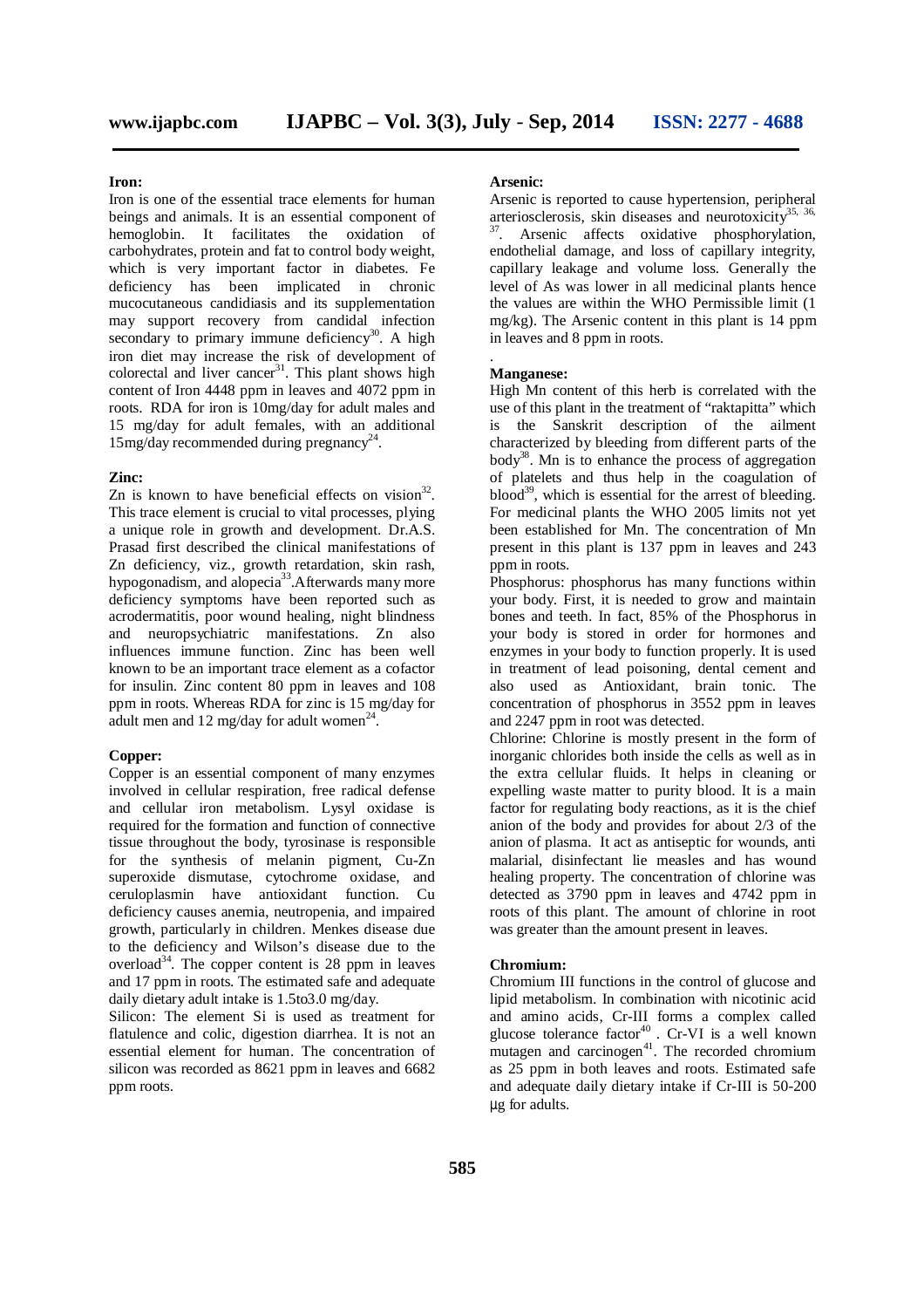#### **Lead:**

Pb was not detected in leaves and 4 ppm is only in roots. The long term Pb accumulation is associated with hypertension<sup>42</sup>. Permissible limit set by FAO/WHO $^{20}$  in edible plants was 0.43 ppm.

Elements like Si, Fe, P and Cu are more abundant in the leaf. Silicon is found in the highest concentration in the leaf .In the root, presence of Mg, Zn, Mn, Cl and Pb is more in roots when compared to leaves. (Table.2)

#### **Conclusion:**

The present study was taken to analyze the mineral and phytochemical profile of B.Sensitivum, to access the quality standard. These studies will help in future for identifying this plant for further research.

| Table.1                                             |
|-----------------------------------------------------|
| Phytochemical Screening of Biophytum sensitivum dc. |

| S.No. | Reagents                                                                               | Nature of colour change | Constituents               |
|-------|----------------------------------------------------------------------------------------|-------------------------|----------------------------|
| -1.   | $Extract + Con HNO3$                                                                   | Orage colour            | Presence of protein        |
| 2.    | Extract +H <sub>2</sub> O is boiled. Then FeCl <sub>3</sub>                            | Brownish green          | Presence of Tannins        |
| 3.    | Extract +H <sub>2</sub> O Shaken                                                       | Frothing                | Presence of Saponin        |
| 4.    | $Extract + NaOH$                                                                       | Greenish brown          | Presence of Flavonoids     |
| 5.    | $Extract +Alcohol + FeCl3$                                                             | Greenish yellow         | Presence of Phenolic cpds  |
| 6.    | $Extract + Tollens reagents$                                                           | Silver mirror           | Presence Carbohydrates     |
| 7.    | $Extract + Sudan red reagent + alcohol$                                                | Red                     | Presence of essential oil. |
| 8.    | $Extract + HCl$                                                                        | Green                   | Presence of quinine        |
| 9.    | $Extract + Ninhydrin$                                                                  | Bluish colour           | Presence of amino acids    |
| 10.   | Extract + glacial acetic acid, + FeCl <sub>3</sub> +Con.H <sub>2</sub> SO <sub>4</sub> | Reddish colour          | Presence of glycosides     |

| I race elements in Biophytum sensitivum dc. |              |            |                                           |  |  |
|---------------------------------------------|--------------|------------|-------------------------------------------|--|--|
| Elements                                    | Leaf $(ppm)$ | Root (ppm) | Recommended/Permissible quantity (a40,41) |  |  |
| Magnesium                                   | 924          | 1495       | 310-320mg/day                             |  |  |
| Iron                                        | 4448         | 4072       | $10-15$ mg/day                            |  |  |
| Zinc                                        | 80           | 108        | $12-15$ mg/day                            |  |  |
| Copper                                      | 28           | 17         | $1.5-3mg/day$                             |  |  |
| Selenium                                    | ND           | ND         |                                           |  |  |
| Silicon                                     | 8621         | 6682       | Non-essential                             |  |  |
| Arsenic                                     | 14           | 8          | $1 \,\mathrm{mg/kg}$                      |  |  |
| Manganese                                   | 137          | 243        | $2.0 - 5.0$ mg/day                        |  |  |
| Phosphorus                                  | 3552         | 2247       | 700mg/day                                 |  |  |
| Cobalt                                      | ND           | ND         |                                           |  |  |
| Nickel                                      | ND           | ND         |                                           |  |  |
| Chlorine                                    | 3790         | 4742       | $1.5$ g/day                               |  |  |
| Chromium                                    | 25           | 25         | 50-200 μg/day                             |  |  |
| Lead                                        | ND           | 4          | $0.43$ ppm/day                            |  |  |

**Table 2 Trace elements in Biophytum sensitivum dc.**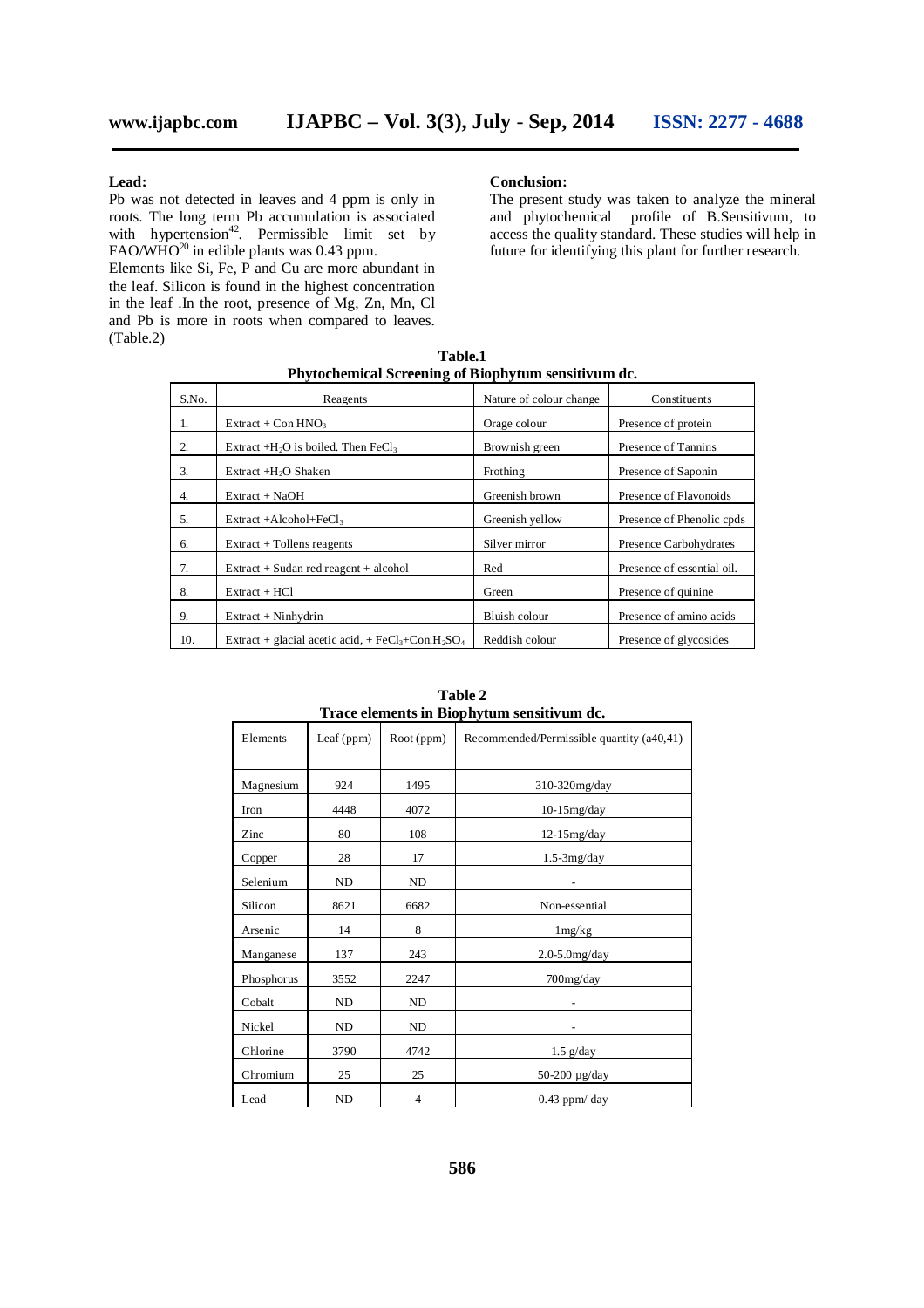#### **REFERECNES**

- 1. Bogden, J.D. and L.M. Klevay (Eds.) Clinical nutrition of the essential trace elements and minerals. The guide for health professionals, Humana Press, NewJersey. 2000, pp.5.
- 2. Xiu YM. Trace elements in health and diseases. Biomed. Environ Sci. 1996; 9: 130-136.
- 3. Jirovettz L, Buchbauer G, Wobus A, Shafi MP, and Jose B. Medicinal used plants from India: Analysis of the essential oil of air- dried Biophytum sensitivum DC. Sci Pharm.2004; 72:87-96.
- 4. Pullaiah T. Medicinal plants in india. Volume 1. Regency publications. New delhi, 2002: pp 96-97.
- 5. Kritikar KR and Basu BD. Indian medicinal plants, vol 1, BSMP Singh. Deharadun 1984; Pp 440-441.
- 6. Mitra AP. and Ambasta (Ed), SP. The wealth of India, Raw materials, vol II-B CSIR. Delhi.1988; pp 151-152.
- 7. Puri D, Baral N, Upadhyaya BP. Indigenous plant remedies in Nepal used in heart diseases. J Nepal Med Assoc 1997; 36: 334-7.
- 8. Puri D, Baral N, Hypoglycemic effect of B.sensitivum in the alloxan diabetic rabbits. Indian J Physiol Pharmacol 1998; 42: 401-6.
- 9. Guruvayoorappan C, Kuttan G. Immunomodulatory and Anti tumour activity of Biophytum sensitivum Extract. Asian Pac J Cancer prev 2007; 8: 27-32.
- 10.Guruvayoorappan C, Kuttan G. Evalution of chemoprotective effect of Biophytum<br>sensitivum (L) DC extract against sensitivum (L) DC extract against cycophosphamide induced toxicity in swiss albino mice. Drug metabol Drug Interact 2007; 22: 131-50.
- 11.Puri D. Hypocholestrolemic effect of Biophytum sensitivum leaf water extract Pharm Biol 2003; 41: 253-8.
- 12. Guruvayoorappan C, Kuttan G. Apoptotic effect of Biophytum sensitivum on B16F-10 cells and its regulatory effects on nitri oxide and cytokine production on tumor-associated macrophages. Integer Cancer ther 2007; 6: 373-80.
- 13.Jachak SM, Bucar F, Kartnig TH. Antiinflamatory activity of extracts of B. sensitivum in Carrageenin- induced Rat Paw Oedema. Phytother Res 1999; 13: 73-4.
- 14.Guruvayoorappan C, Kuttan G. Effect of Biophytum sensitivum on cell- Mediated immune response in Mice. Immunopharmacol Immunotoxicol 2007; 29: 337-50.
- 15.Bhaskar VH, Rajalakshmi V. Antitumour activity of aqueous extract of Biophytum sensitivum linn. Ann .Bio res 2010; 3: 76-80.
- 16.Takao sibanka applications of leaf Extract causes Repetitive action potentials in biophytum sensitivum journal of plant research, 1997; 110:485-487.
- 17. Bucar FS, Jachak M, Kartung Th, Noreen Y, perera P, Bolin L and Sehubert- zsilvavecu m. amento flavones, a cycloxygenase –I inhibitor from B-S. DC,  $13<sup>th</sup>$  scientific conference of the Austrian pharmaceutical socity, Vienna, Austria, K-4 ( Sci pharm 65, supplement I. 1997,pp.22.
- 18.Inngierdingen KT, Colibaly A, Diallo D, Michaelsen TE, Paulsen BS. A complement fixing polysaccharide from Biophytum. Petersianum Klotzch, a medicinal plant from Mali, West Africa. Biomacromolecules 2006; 7:48-53.
- 19.Pant PC, Joshi MC. Studies on some controversial indigenous herbal drugs based on ethnobotanical rearch: A review. J Res Edu in Indian Med 1993; 12:19-29.
- 20.The wealth of India: First Supplement series, NISC, CSIR, India 1 A-Ci 2000. P.140.
- 21.Gomes A, Das R, Sarkhel S, Mishra R, Mukhrjee S, Bhattacharya S, et al. Herbs and Herbal constituents active against snake bite. Indian J Ex boil 2010; 48: 865-78.
- 22. JB Harborne. Phytochemical methods; A guide morden techniques of plant analysis,  $3<sup>rd</sup>$ edition, Chapman and Hall, London.2007; 125-175.
- 23. Beliles RP. (1994) the metals, In:Clayton G.D., Clayton E.E (Eds) Patty's industrial hygiene and Toxicology. John Wily &sons, New York. Pp.1879-2352.
- 24.Subcommittee on the Tenth Edition of the RDAs, commission on life sciences, Food and Nutrition Board .National Academy Press, Washington D.C. 1989.
- 25. The eclampsia collaborative group Lanchet. 1995; 345:1455-1463.
- 26. Elwood JM. J.Am.Coll.Nutr. 1994; 13:416- 423.
- 27. Rivlin RS. Magnesium deficiency and alcohol intake: mechanisms, clinical significance and possible relation to cancer development (a review) J Am Coll Nutr. 1994; 13: 416-423.
- 28. Shils ME. Magnesium in health and disease. Ann. Rev.Nutr, 1988; 8: 429-460.